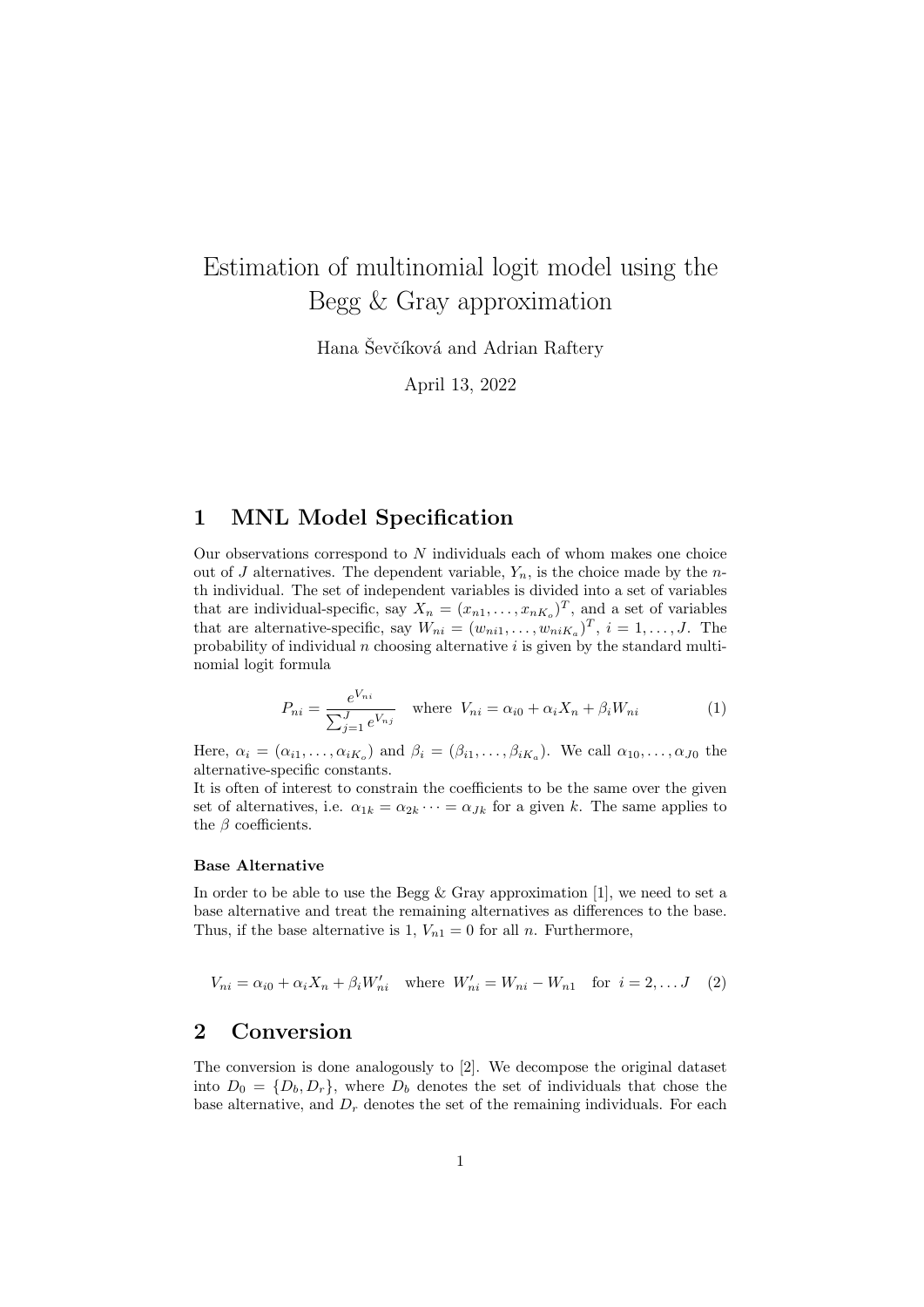$i = 1, \ldots, J$ , set  $N_i$  to be the number of individuals that chose alternative i. Then the converted dataset is constructed as follows:

- 1. Form  $J$  matrices  $M_1, \ldots, M_J$  where each  $M_i$  has  $N_i$  rows and the columns consist of Y, X and  $U = W'_{i}$ .
- 2. Form  $J-1$  blocks,  $D_2, \ldots, D_J$ , where  $D_i$  has  $(N_1+N_i)$  rows and is formed as follows:
	- (a) Take the rows of  $M_1$  and  $M_i$ .
	- (b) Add columns:

\n- \n
$$
Y^* = \n \begin{cases}\n 0 & \text{if } Y = 1 \\
 1 & \text{otherwise}\n \end{cases}
$$
\n
\n- \n
$$
\{Z_2, \ldots, Z_J\}, \text{ where } Z_j = \n \begin{cases}\n 1 & \text{if } j = i \\
 0 & \text{otherwise}\n \end{cases}
$$
\n
\n- \n
$$
\{Z_2X, \ldots, Z_JX\}
$$
\n
\n- \n
$$
\{Z_2U, \ldots, Z_JU\}
$$
\n
\n

3. Combine the rows of  $D_2, \ldots, D_J$ .

The approximated binary logistic model is given by

$$
logit(P[Y^* = 1]) = \gamma_2 + \sum_{l=3}^{J} \gamma_l Z_l + \sum_{k=1}^{K_o} Q(\delta_{(\cdot)k}, X_k) + \sum_{k=1}^{K_a} Q(\theta_{(\cdot)k}, U_k)
$$
(3)

where

$$
Q(\tau_{(\cdot)k}, S) = \begin{cases} \tau_k S & : \text{if the coefficients of } S \text{ are contrained to be} \\ \sum_{l=2}^J \tau_{lk} Z_l S & : \text{otherwise} \end{cases}
$$

Given estimated coefficients  $\hat{\gamma}$ ,  $\hat{\delta}$  and  $\hat{\theta}$ , estimators of the coefficients of the original model in Equation (2) are given by:

$$
\begin{aligned}\n\widehat{\alpha}_{10} &= 0, \quad \widehat{\alpha}_{20} = \widehat{\gamma}_2, \quad \widehat{\alpha}_{i0} = \widehat{\gamma}_i + \widehat{\gamma}_2, \quad \text{for } i = 3, \dots, J \\
\widehat{\alpha}_{ik} &= \widehat{\delta}_{ik}, \quad \text{for } i = 2, \dots, J, \quad k = 1, \dots, K_o \\
\widehat{\beta}_{ik} &= \widehat{\theta}_{ik}, \quad \text{for } i = 2, \dots, J, \quad k = 1, \dots, K_a\n\end{aligned}
$$

## 3 Example

Consider the following toy dataset with eight individuals, four alternatives and two independent variables,  $X$  and  $W$ :

| id | V | X       | $W_1$    | $W_2$    | $W_3$    | $W_4$    |
|----|---|---------|----------|----------|----------|----------|
| 1  |   | $x_1$   | $w_{11}$ | $w_{12}$ | $w_{13}$ | $w_{14}$ |
| 2  | 1 | $x_2$   | $w_{21}$ | $w_{22}$ | $w_{23}$ | $w_{24}$ |
| 3  | 2 | $x_3$   | $w_{31}$ | $w_{32}$ | $w_{33}$ | $w_{34}$ |
| 4  | 2 | $x_4$   | $w_{41}$ | $w_{42}$ | $w_{43}$ | $w_{44}$ |
| 5  | 3 | $x_{5}$ | $w_{51}$ | $w_{52}$ | $w_{53}$ | $w_{54}$ |
| 6  | 3 | $x_6$   | $w_{61}$ | $w_{62}$ | $w_{63}$ | $w_{64}$ |
| 7  | 4 | $x_7$   | $w_{71}$ | $w_{72}$ | $w_{73}$ | $w_{74}$ |
| 8  | 4 | $x_8$   | $w_{81}$ | $w_{82}$ | $w_{83}$ | $w_{84}$ |